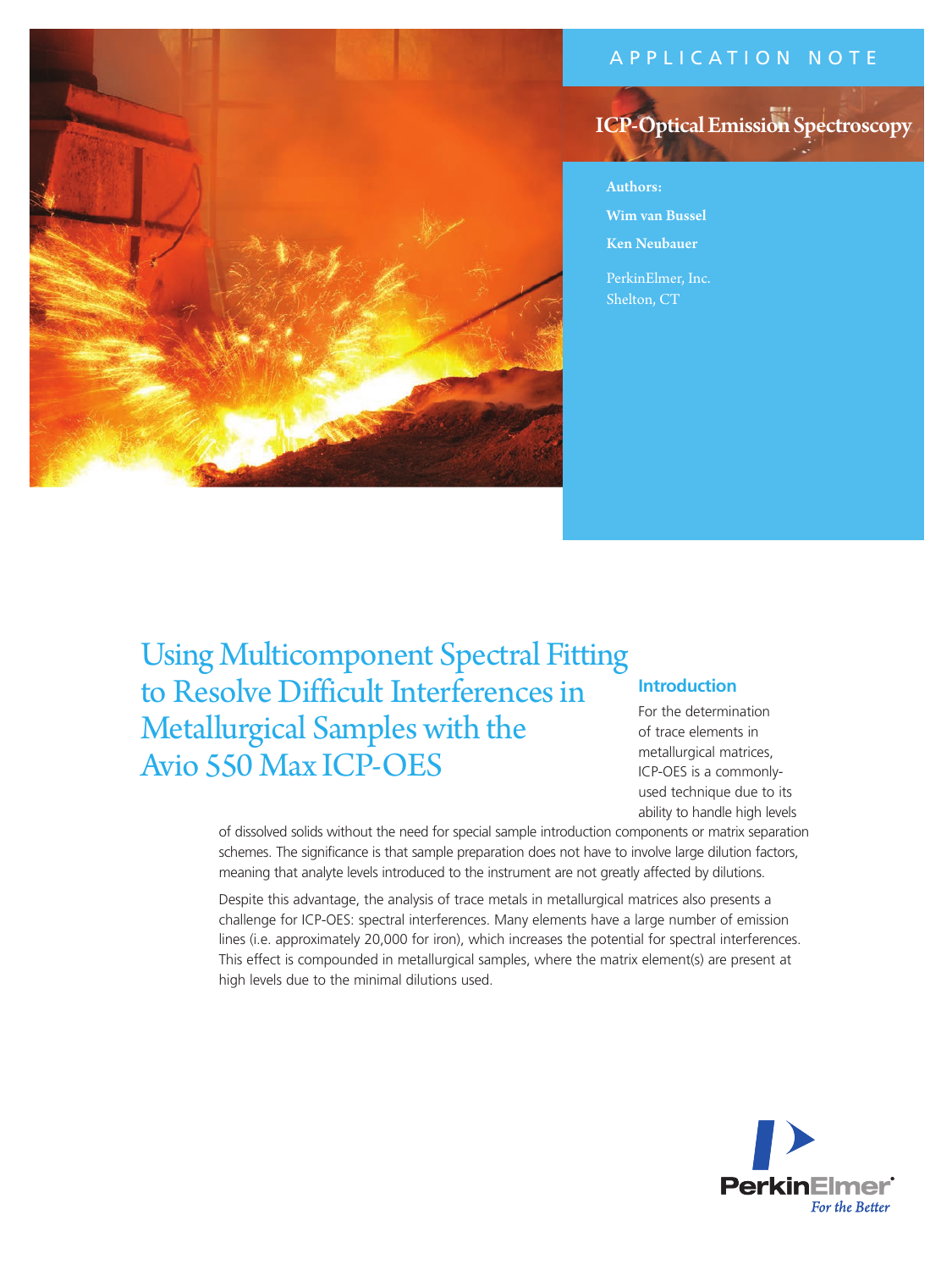While several methodologies exist to deal with spectral interferences, PerkinElmer's exclusive Multicomponent Spectral Fitting (MSF) algorithm is one of the most robust and easiest to work with. MSF is described in detail elsewhere<sup>1</sup>, but, briefly, the software builds a multiple least squares model from known blank, analyte, and interference spectra, which allows for the deconvolution of spectra, yielding interference-free peaks. The robustness of MSF lies in the fact that it does not rely on setting background points or on only a limited number of data points; instead, MSF incorporates all of the spectral information available.

This work describes the analysis of a challenging metallurgical sample with PerkinElmer's Avio® 550 Max fully simultaneous ICP optical emission spectrometer (ICP-OES) using MSF to obtain accurate results.

### **Experimental**

# **Samples and Sample Preparation**

The sample was composed of 7500 mg/L Fe, 1500 mg/L Cr, and 1000 mg/L Ni in 16% aqua regia (v/v) and analyzed without dilution. The total dissolved solids content entering the instrument was 1% (10,000 mg/L). Measurements were made against external matrix-matched calibration curves composed of 0.02, 0.05, 0.1 mg/L standards prepared in 16% aqua regia; yttrium (Y) was used as an internal standard.

The MSF model was created using  $2\%$  HNO<sub>3</sub> (v/v) as a blank, 0.1 mg/L analytes in  $2\%$  HNO<sub>3</sub>, and replicating the matrix as the interference (i.e. making a solution of 7500 mg/L Fe + 1500 mg/L Cr + 1000 mg/L Ni in 16% aqua regia from singleelement standards).

### **Instrumental Conditions**

All analyses were performed on an Avio 550 Max ICP-OES with Syngistix™ for ICP software, which has the unique ability to run analyte(s) in high, normal or low resolution modes. Specific instrumental parameters are shown in Table 1; the analytes and wavelengths are listed in Table 2. The standard sample introduction system was used, incorporating a SeaSpray™ nebulizer for enhanced sensitivity and compatibility with highmatrix samples. All analyses were performed in axial mode.

### **Results and Discussion**

Initially, all analyses were done in high-resolution mode to resolve the spectral interferences. However, although adequate spectral resolution was achieved, the associated reduction in sensitivity did not allow for accurate measurements at the low concentration levels for analytes present in the sample. As a result, normal resolution was used in conjunction with MSF to resolve spectral interferences where they existed.

Figure 1 shows spectra for lanthanum (La) at 408.672 nm – an example of a wavelength which is adequately resolved without the use of MSF. The La peak appears between two matrix peaks: Ni and Fe. The sample, shown with the green plot, displays a small peak for La, corresponding to about 9 µg/L.

To confirm the identity of the La peak, La was analyzed in  $2\%$  HNO<sub>3</sub> (pink), as well as in the calibration standards (the 20 µg/L spectrum is shown in blue). Since all peaks align, this is confirmation that the peak is La.

*Table 1.* Avio 550 Max ICP-OES Instrumental Parameters and Conditions.

| <b>Parameter</b>      | <b>Value</b>                    |
|-----------------------|---------------------------------|
| <b>Nebulizer</b>      | SeaSpray <sup>™</sup>           |
| Spray Chamber         | Baffled glass cyclonic          |
| <b>RF Power</b>       | 1500 W                          |
| Injector              | 2.0 mm alumina                  |
| Plasma Gas Flow       | $14$ L/min                      |
| Aux. Gas Flow         | $0.4$ L/min                     |
| Nebulizer Gas Flow    | $0.62$ L/min                    |
| <b>Torch Position</b> | $-4$                            |
| Plasma View           | Axial                           |
| Resolution            | Normal                          |
| Sample Uptake Rate    | $1.50$ mL/min                   |
| Sample Uptake Tubing  | Black/Black (0.76 mm id), Viton |
| Drain Tubing          | Red/Red (1.14 mm id), SolvaFlex |
| Replicates            | 3                               |
| <b>Read Time</b>      | 5 sec (min and max)             |

#### *Table 2.* Elements and Wavelengths.

| <b>Element</b> | <b>Wavelength (nm)</b> |  |
|----------------|------------------------|--|
| B              | 208.957                |  |
| Ce             | 456.236                |  |
| La             | 408.672                |  |
| <b>Nb</b>      | 313.079                |  |
| Nd             | 430.358                |  |
| Sn             | 189.927                |  |
| 7r             | 343.823                |  |



*Figure 1.* Spectra of La 408.672 nm in the sample (green), 20 µg/L La spike in the sample (blue), 100  $\mu$ g/L La in 2% HNO<sub>3</sub> (pink), and a matrix blank (yellow).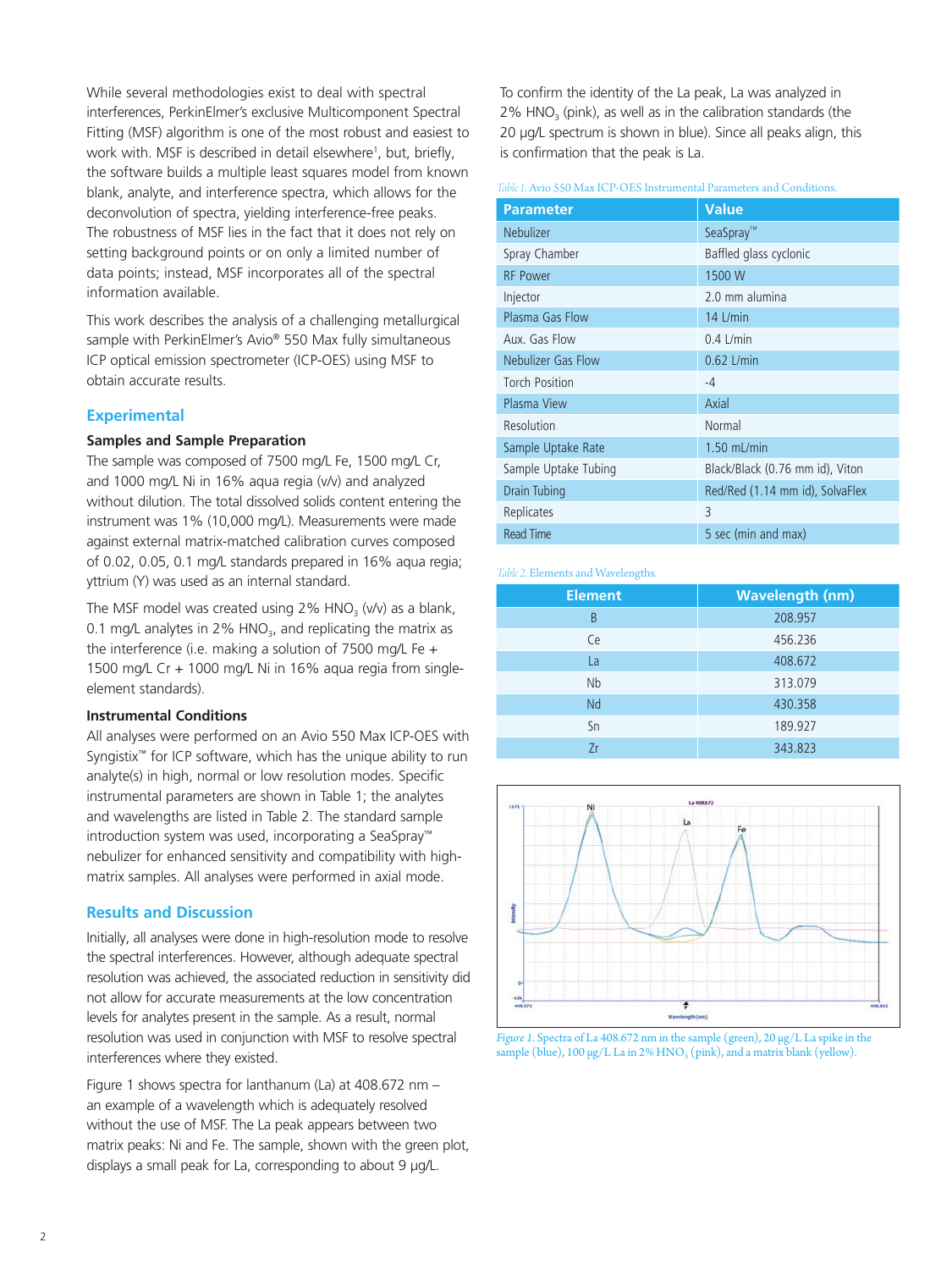The power of MSF in resolving interferences can clearly be seen when looking at zirconium (Zr) at 343.823 nm, as shown in Figures 2 and 3. In Figure 2, the spectra of the matrix blank (yellow), matrix blank plus 20 µg/L spike (blue), sample (green), and 100  $\mu$ g/L Zr in 2% HNO<sub>3</sub> (pink) are shown. There is little difference in the spectra of matrix blank, 20 µg/L spike, and sample, both in peak shape and intensity. However, the peak shape of the Zr peak without the matrix (pink) differs from the peak shape of the other three spectra. This difference in peak shape indicates the presence of an interference originating from the matrix. Upon closer inspection, Fe has an emission line very close to Zr (Fe =  $343.831$  nm; Zr =  $343.823$  nm) which distorts the peak originating from the matrix.

From these spectra, in Figure 2, it appears that Zr cannot be accurately measured in the presence of Fe. However, by applying MSF, the interfering peaks are removed, and the Zr peak is clearly seen, shown in Figure 3. In Figure 3a, the blue spectrum is the sample without MSF applied, while the pink spectrum results from the application of MSF. To confirm that the peak in the pink spectrum in Figure 3a is really Zr, the sample was spiked with 100 µg/L of Zr and analyzed again with MSF applied. As seen in Figure 3b, the pink peak is larger, confirming the presence of additional Zr.

With the MSF model established and applied, the sample was analyzed along with a 100 µg/L analyte spike. The results (Table 3) show all spike recoveries are within 15% of the true values, indicating accurate results.

# **Conclusions**

This work has demonstrated the ability of PerkinElmer's Avio 550 Max fully simultaneous ICP-OES to resolve challenging interferences in a metallurgical sample using Multicomponent Spectral Fitting (MSF). Taking advantage of MSF allows samples to be analyzed in normal resolution mode, thereby not losing intensity at the expense of resolution. With metallurgical samples, there are a limited number of matrix components, but they are present at high levels, which lead to numerous spectral interferences. By applying MSF, most interferences can be resolved, making MSF a valuable tool for the analysis of impurities in metals and alloys.

# **References**

1. "Multicomponent Spectral Fitting", Technical Note, PerkinElmer Inc., 2016.









#### *Table 3.* Spike Recovery Results.

| <b>Element</b> | <b>Sample</b><br>$(\mu g/L)$ | Sample +<br>Spike (µg/L) | %<br><b>Recovery</b> |
|----------------|------------------------------|--------------------------|----------------------|
| B              | 4.34                         | 101                      | 97                   |
| Ce             | 9.78                         | 112                      | 102                  |
| La             | 9.82                         | 113                      | 103                  |
| Nb             | 5.07                         | 110                      | 105                  |
| Nd             | 6.69                         | 111                      | 104                  |
| Sn             | 0.9                          | 109                      | 108                  |
| Zr             | 11.3                         | 111                      | 100                  |